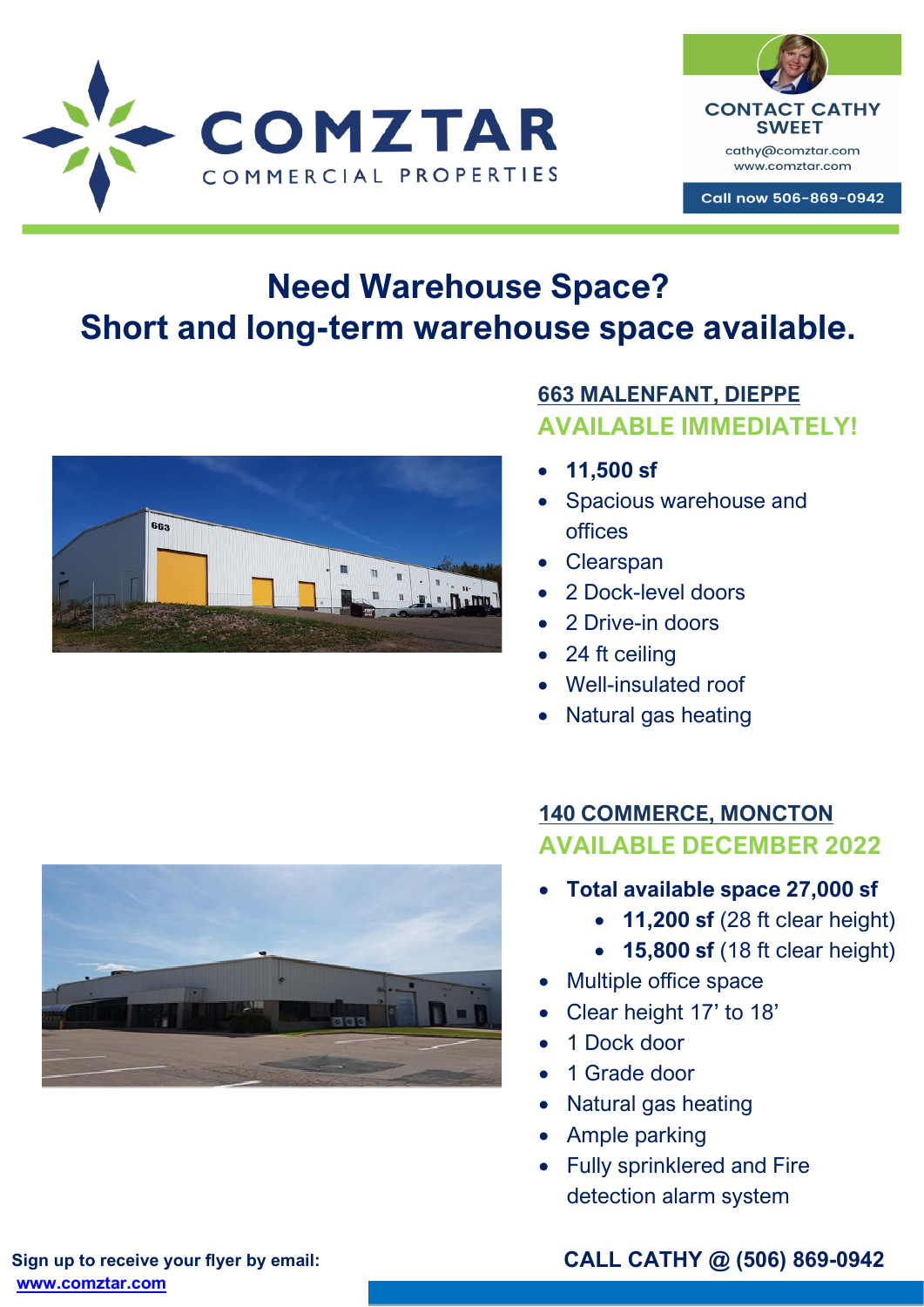



Call now 506-869-0942

# **BUILD TO SUIT**

# **Pre-Leasing New Construction In 2022!**



#### **85 CALEDONIA, MONCTON**

- **5,000-25,000 sf units**
- Showroom, office, and warehouse space
- Washroom & Kitchenette
- Multiple Docks
- Drive-in door
- Fenced-in compound
- Excellent road exposure
- 250 ft visibility along exit ramp from TransCanada Highway to Caledonia Road & Costco exit
- **Easy access to Highway**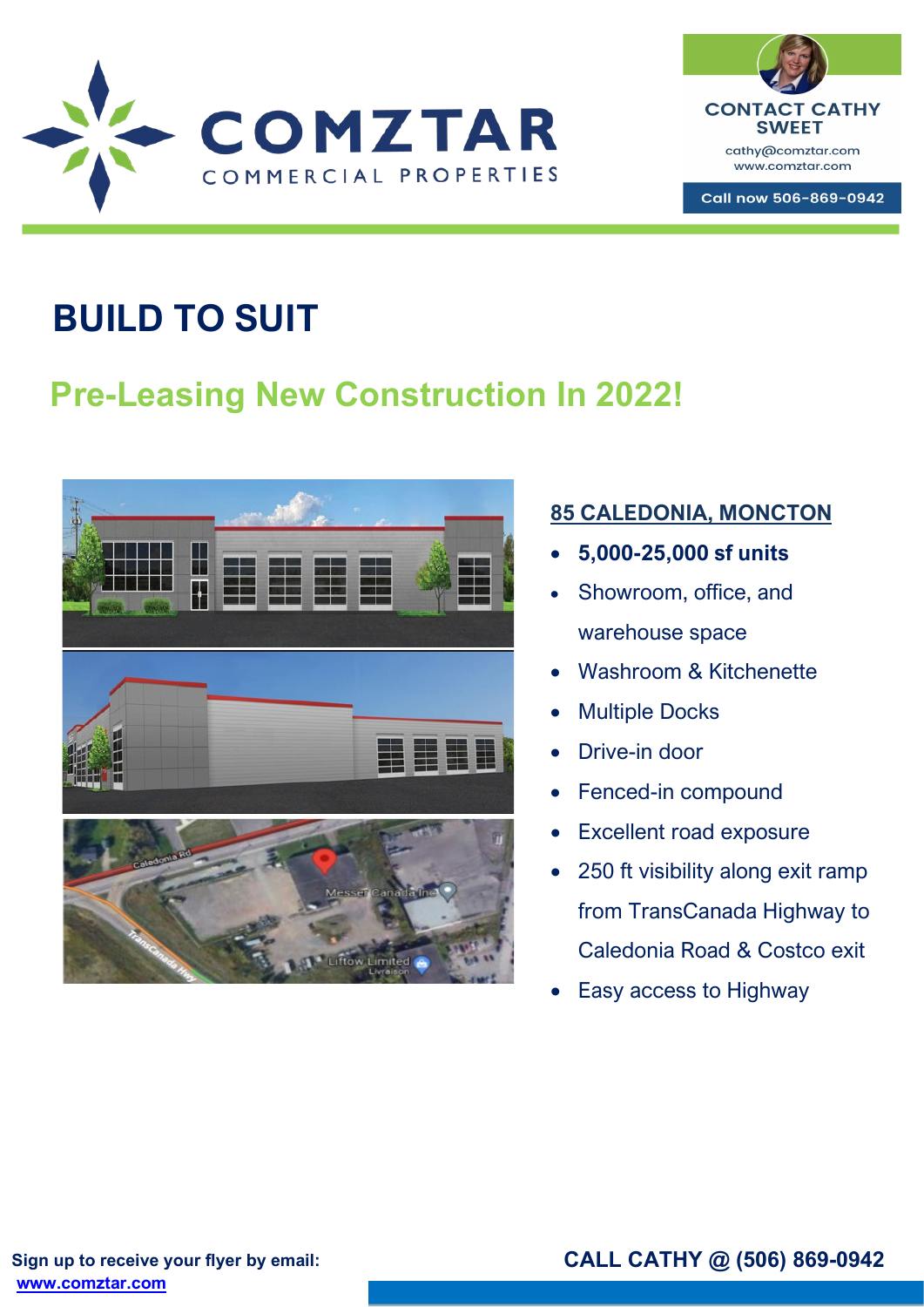**SWEET** cathy@comztar.com www.comztar.com

Call now 506-869-0942

**CONTACT CATHY** 



COMZTAR

COMMERCIAL PROPERTIES

#### **149 HENRI DUNANT, MONCTON AVAILABLE JUNE 2022**

- **6,400 sf**
- Warehouse & offices
- Spacious offices with new modern flooring and freshly painted
- 1 Dock level door
- 20 ft high ceiling
- Natural gas heating
- Ample parking



## **159 HENRI DUNANT, MONCTON**

- **26,344 sf**
- Warehouse incl. offices
- Easily subdivided
- 3 Dock level door
- 1 Drive-in door
- 20 ft high ceiling
- Large, paved parking lot
- Natural gas heating
- Convenient location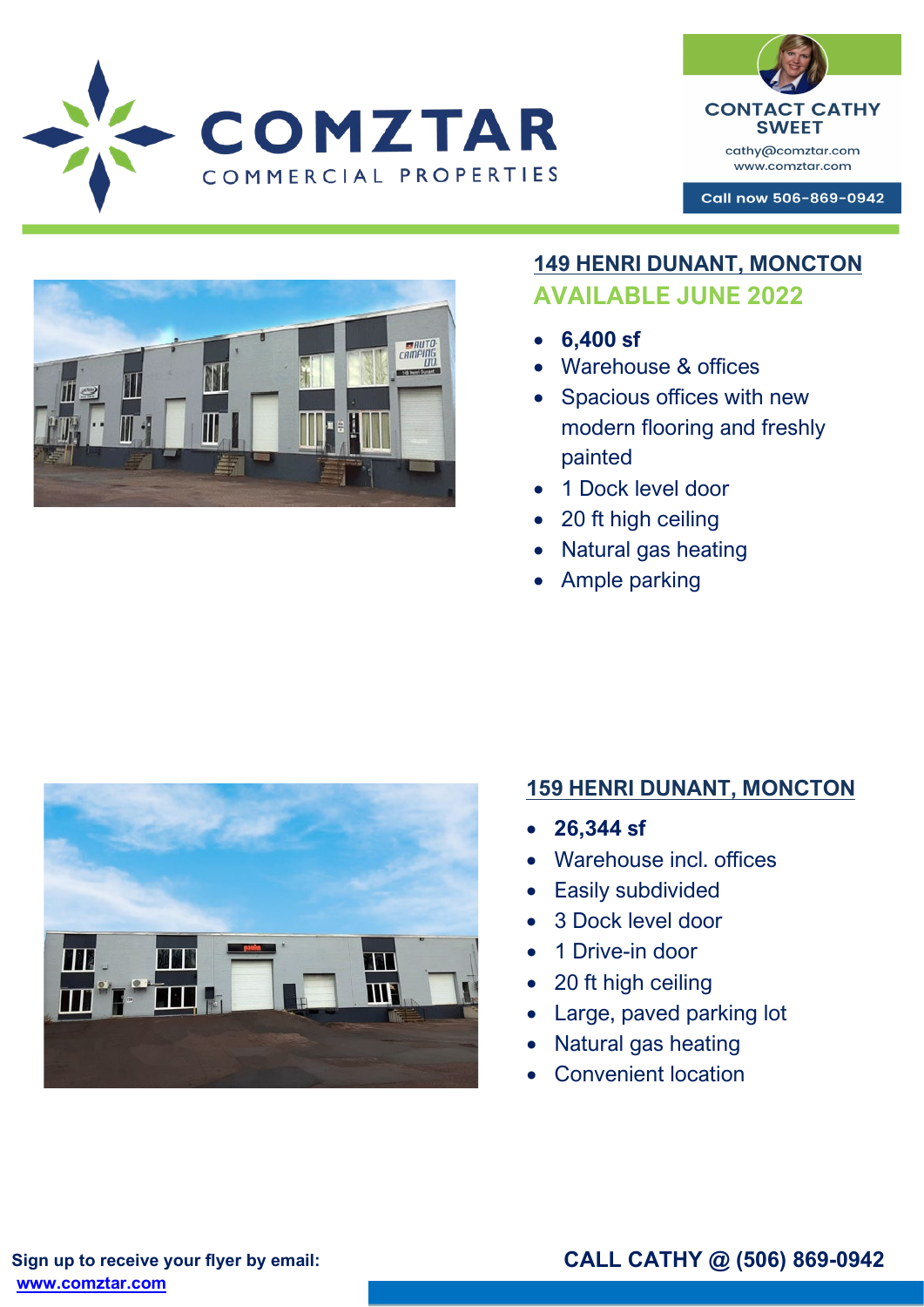COMZTAR COMMERCIAL PROPERTIES



Call now 506-869-0942



#### **688 BABIN, DIEPPE**

- **5,400 sf**
- 2 Dock level doors
- 1 Drive-in door
- 2 Washrooms
- Fenced-in compound
- 4 Man doors
- Close to the Airport!



#### **47 INDUSTRIAL, DIEPPE**

- **2,130 sf**
- 1 Dock-level door
- 20 ft ceilings
- Natural gas heating
- Former manufacturing facility fitted with several power options
- Big yard offering ample parking
- Located just off new highway 15 off-ramp with new light-up sign in front, giving great visibility